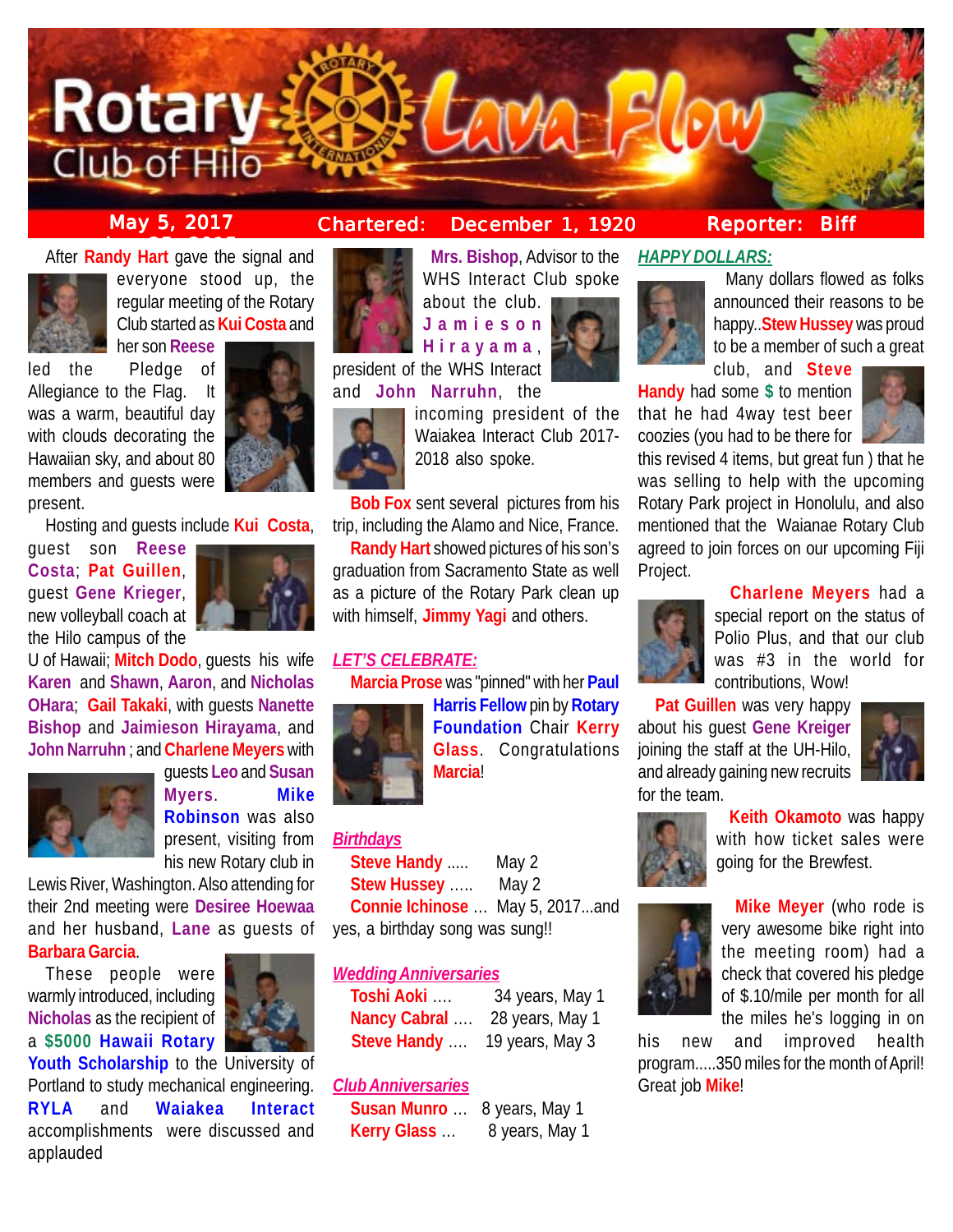### *Birthdays:*

**Steve Handy May 2 Stew Hussey** May 2 **Connie Ichinose** May 5 **Patty Terada** May 13 **Richard Johnson** May 16 **Anita Tatum** May 24 **Donnie Demuth** May 25 **Ian Birnie** May 28

### *Club Anniversary:*

**Kerry Glass** May 1,2009 (8) **Susan Munro** May 1, 2009 (8) **Ian Kitagawa** May 12, 2006 (1) **Stan Fortuna** May 20, 2016 (1)

#### *Wedding Anniversary:*

**Toshi & Kahori Aoki** May 1 (34) **Nancy & Al Cabral May 1 (28) Gerard & Kathleen Carter May 1 (33) Steve & Shari Handy** May 3 (19) **Barb Garcia & Eric Bowman** May 10(9) **Connie & Galen Ichinose** May 17 (2) **Joe & Diana Hanley** May 26 (33) **Jen & Stefan Tanouye** May 29 (12)

#### *Announcements:*

**May 11 (Thursday) 11:45 -1:00 pm Kuhio Kalanianaole Park Recognizing: R. Fujimoto/ R. Oda/ J. Yagi May 12 - No Meeting May 19- Michelle Carvalho Partners in Development May 26 - No Meeting**

- President **Randy Hart**
- Past President **Wally Wong**
- President Elect **Steve Handy**
- Vice President **Mitch Dodo**
- Secretary **Treena Breyfogle**
- Treasurer **Corey Kawamoto**
- Sergeant at Arms **Dirk Yoshina**
- Rotary Foundations **Kerry Glass**
- Membership **Connie Ichinose**
- Public Relations **Marcia Prose**
- International Service **Stew Hussey**
- Community Service **Reese Mates**
- Vocational Service **Cindy Boots**
- Club Service **Kui Costa**
- New Generations **Gail Takaki**

- Hilo Rotary Club Foundation **Nina Decker**
- The Rotary Foundation **Kerry Glass**
- Hawaii Rotary Youth Foundation **Mitchell**



enjoyed a great response from all who were there. It was an awesome event, and thanks to **Connie Ichinose** and her

committee and **Lorraine** for all they did to make it happen.

 **Malcolm Chun** was



really happy that his robotics team qualified to compete in Nationals, and will be the first ever from Hawaii,

congratulations **Malcolm**!

**President Hart** was happy to have had

his son graduate, and **Mike Robinson** and **Saeko Hayashi** (both



past members of the club) were glad to be back and able see so many familiar faces, and remember all the

great projects the club accomplished. **Jim Cheney** had **\$** to give to the **Rotary**

**Foundation** in his neighbor and friend **Mike Meyer's** name, as **Mike** had pitched in to help unload a large load of products with **Jim** that morning, and got

the job done in record time. **Jim** was really grateful for **Mike's** help!

#### *THE SPEAKER*

was *Dr. Saeko Hayash*i, aka" Spacecadet", who has been with the Subaru Telescope on Mauna Kea

for a long time. She talked about the expansion of how much we know about this world. 400 years ago, humans knew only 5 planets. The number is close to 4000 now. And there is a large amount of invisible matter in this universe.. The quest for knowledge continues to the next



### *UPCOMING EVENTS*

CJCEH Gala at the hotel: May 5, 2017 **Recognition Ceremony** at Rotary Park, with **Mayor Kim** May 11

# *UPCOMING GUEST SPEAKERS*

May 11: **Mayor Kim**

Rotary Park, Tree Planting and Recognition (**Bobby, Jimmy, Russell**)

May 19: **Michelle Carvalho**

Partners in Development May 26: **DARK**, Memorial Day weekend

**THE FOUR WAY TEST** of the things we Think, Say, or Do was given by **Connie Ichinose**:

- 1. Is it the TRUTH?
- 2. Will it be FAIR to all concerned?
- 3. Will it build GOODWILL and Better Friendships?

4. Will it be BENEFICIAL to all concerned? 5. Have Fun!!!



**Greeters** 





WHS Interact members & Advisors